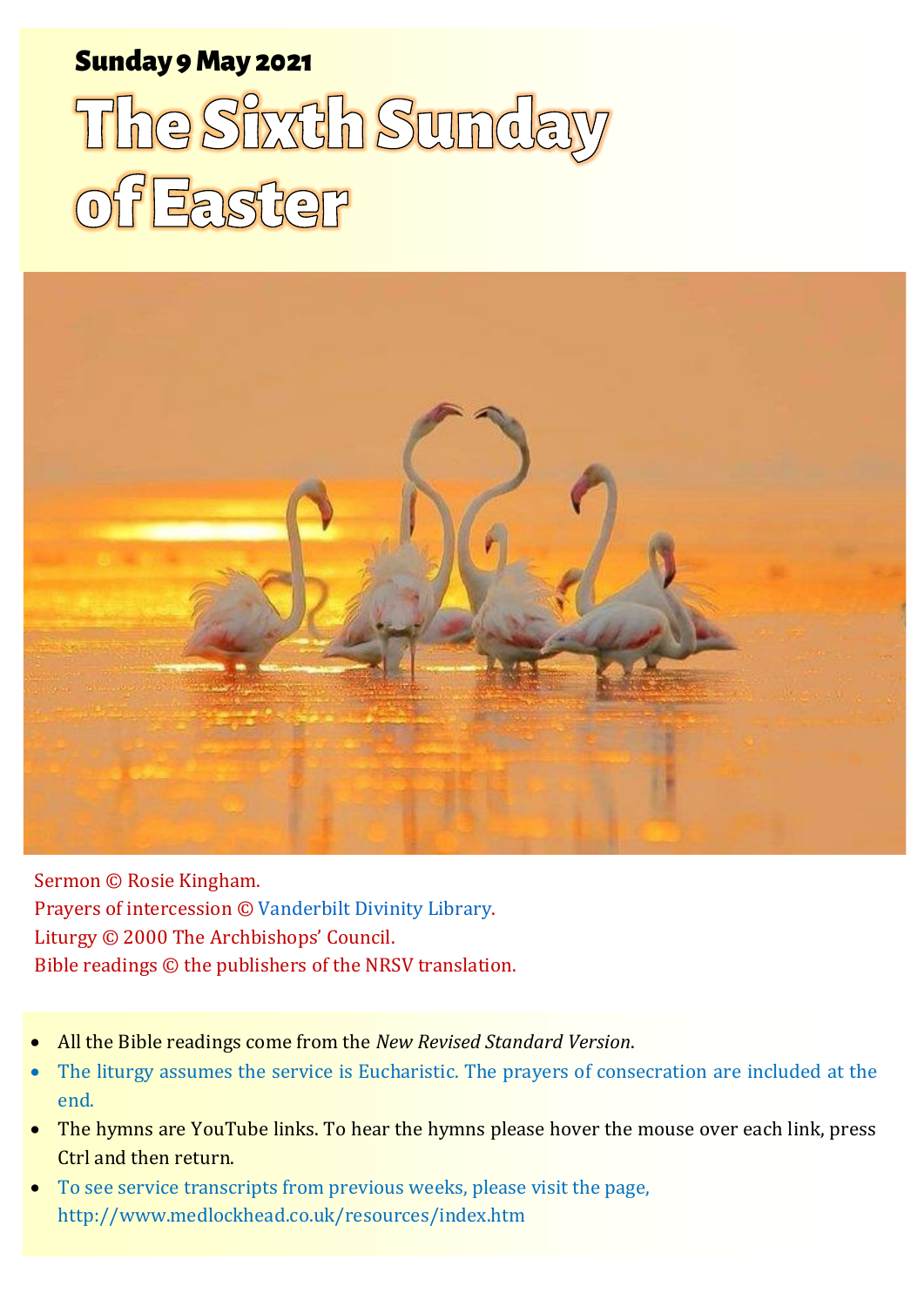# **Introduction and welcome**

HYMN 1 **[A new commandment](https://www.youtube.com/watch?v=mvDJQeyLkyk)** (please click on this link to hear the hymn)

# **The Welcome**

In the name of the Father, and of the Son, and of the Holy Spirit

#### All **Amen.**

The Lord be with you

#### All **And also with you.**

Alleluia! Christ is risen!

All **He is risen indeed! Alleluia**

# **The Preparation**

All **Almighty God,**

**to whom all hearts are open, all desires known, and from whom no secrets are hidden: cleanse the thoughts of our hearts by the inspiration of your Holy Spirit, that we may perfectly love you, and worthily magnify your holy name; through Christ our Lord. Amen.**

Our Lord Jesus Christ said:

The first commandment is this: 'Hear, O Israel, the Lord our God is the only Lord. You shall love the Lord your God with all your heart, with all your soul, with all your mind, and with all your strength.'

And the second is this: 'Love your neighbour as yourself.' There is no other commandment greater than these. On these two commandments hang all the law and the prophets.

# All **Amen. Lord, have mercy.**

God so loved the world that he gave his only Son Jesus Christ to save us from our sins, to be our advocate in heaven, and to bring us to eternal life. Therefore, let us confess our sins in penitence and faith, firmly resolved to keep God's commandments and to live in love and peace with all.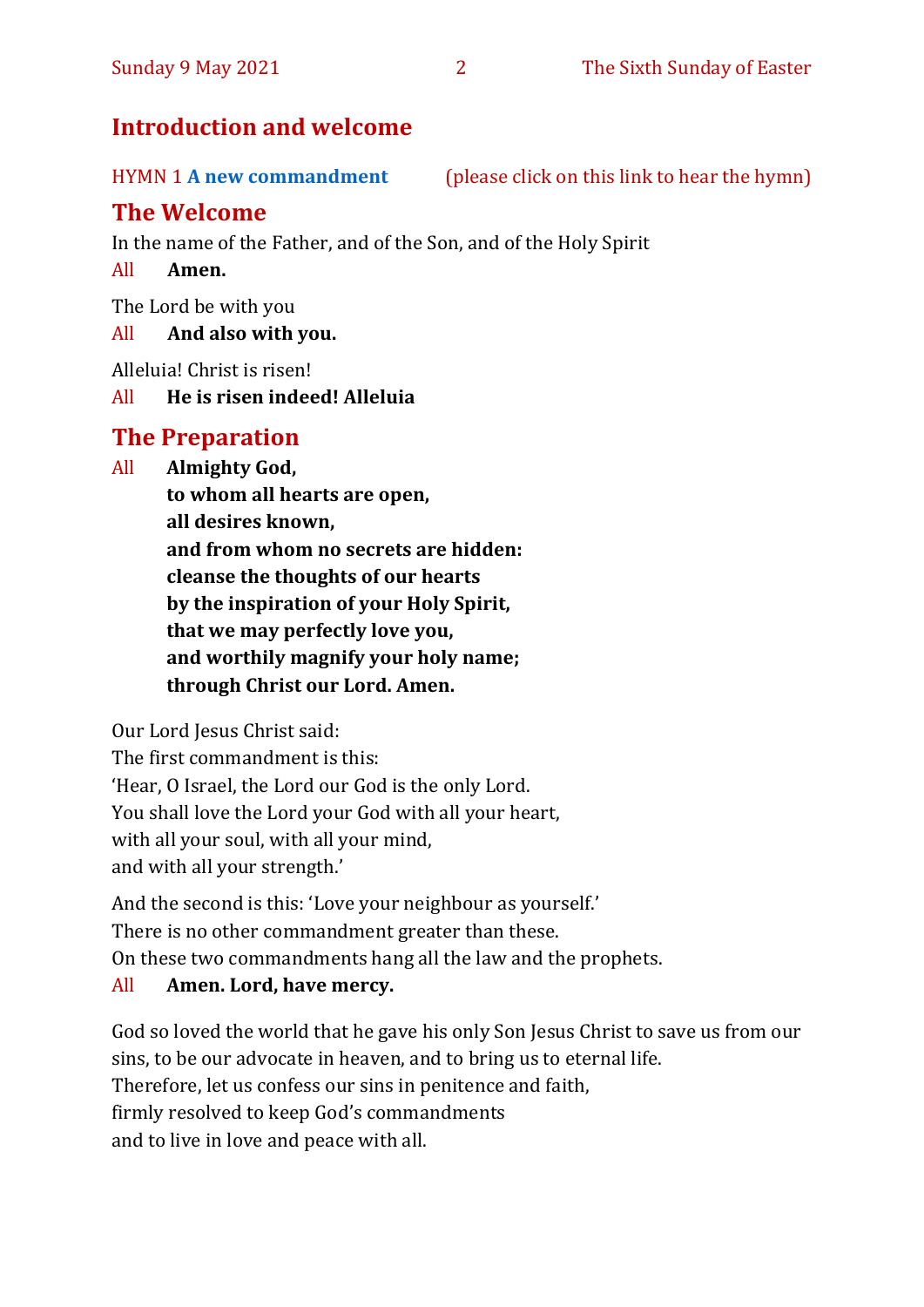All **Almighty God, our heavenly Father, we have sinned against you and against our neighbour in thought and word and deed, through negligence, through weakness, through our own deliberate fault. We are truly sorry and repent of all our sins. For the sake of your Son Jesus Christ, who died for us, forgive us all that is past and grant that we may serve you in newness of life to the glory of your name. Amen.**

Almighty God,

who forgives all who truly repent, have mercy upon you, pardon and deliver you from all your sins, confirm and strengthen you in all goodness, and keep you in life eternal; through Jesus Christ our Lord. All **Amen.**

# **The Gloria**

This Gloria is sung to the tune of 'Cwm Rhondda'. Click **[here](about:blank)** for the tune.

All **Glory be to God in Heaven, Songs of joy and peace we bring, Thankful hearts and voices raising, To creation's Lord we sing. Lord we thank you, Lord we praise you, Glory be to God our King: Glory be to God our King. Lamb of God, who on our shoulders, Bore the load of this world's sin; Only Son of God the Father, You have brought us peace within.**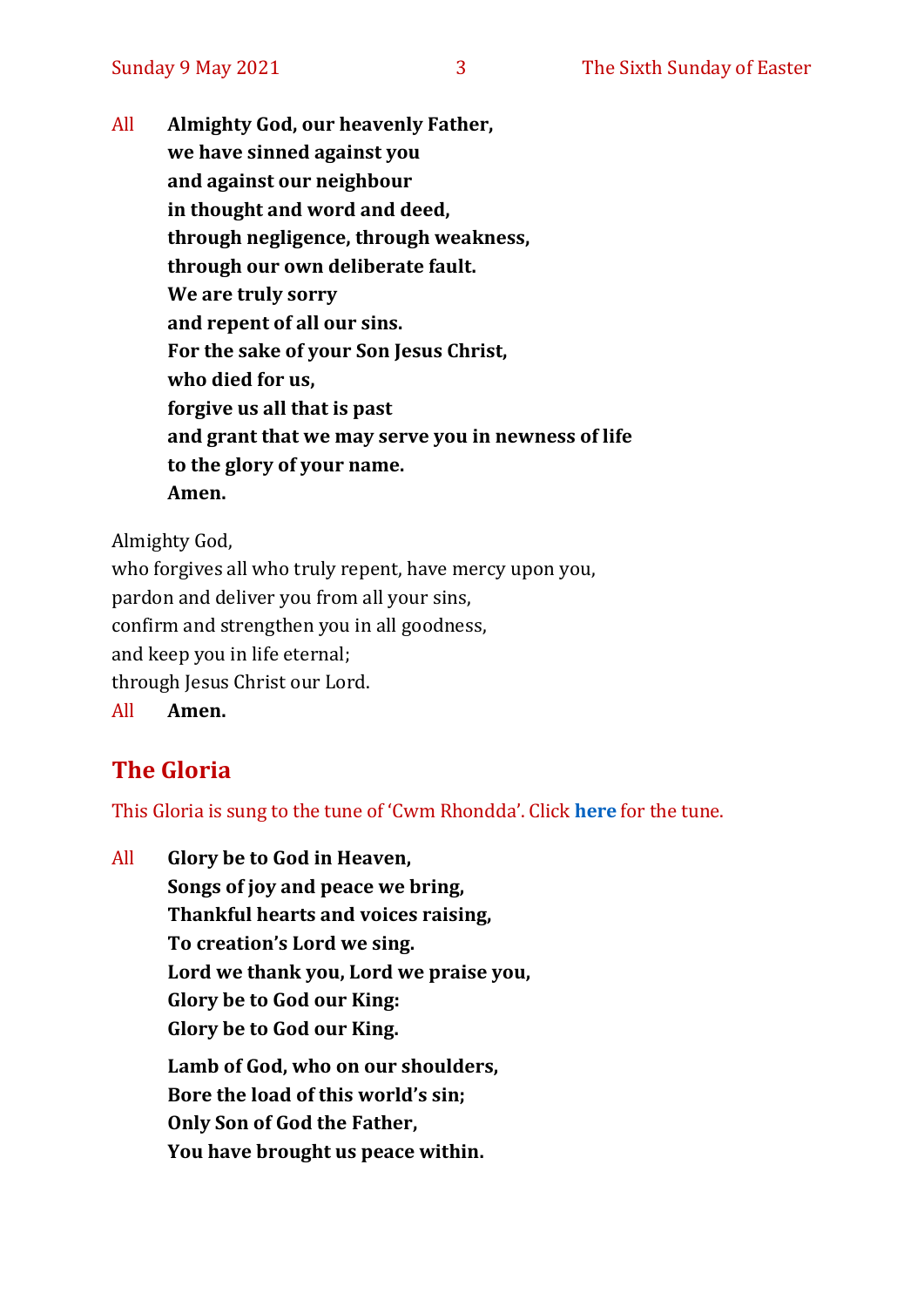**Lord, have mercy, Christ have mercy, Now your glorious reign begin: Now your glorious reign begin.**

**You O Son of God are Holy, You we praise with one accord. None in heav'n or earth is like you, Only you are Christ the Lord. With the Father and the Spirit, Ever worshipped and adored: Ever worshipped and adored.**

# **The Collect for the Sixth Sunday of Easter**

Risen Christ, by the lakeside you renewed your call to your disciples: help your Church to obey your command and draw the nations to the fire of your love, to the glory of God the Father.

All **Amen.**

# **First reading**

A reading from the Acts of the Apostles

While Peter was still speaking, the Holy Spirit fell upon all who heard the word. The circumcised believers who had come with Peter were astounded that the gift of the Holy Spirit had been poured out even on the Gentiles, for they heard them speaking in tongues and extolling God. Then Peter said, 'Can anyone withhold the water for baptizing these people who have received the Holy Spirit just as we have?' So he ordered them to be baptized in the name of Jesus Christ. Then they invited him to stay for several days. *Acts 10:44–end* 

This is the Word of the Lord

All **Thanks be to God.**

# **Second reading**

A reading from St Paul's Second Letter to the Corinthians

Everyone who believes that Jesus is the Christ has been born of God, and everyone who loves the parent loves the child. By this we know that we love the children of God, when we love God and obey his commandments. For the love of God is this,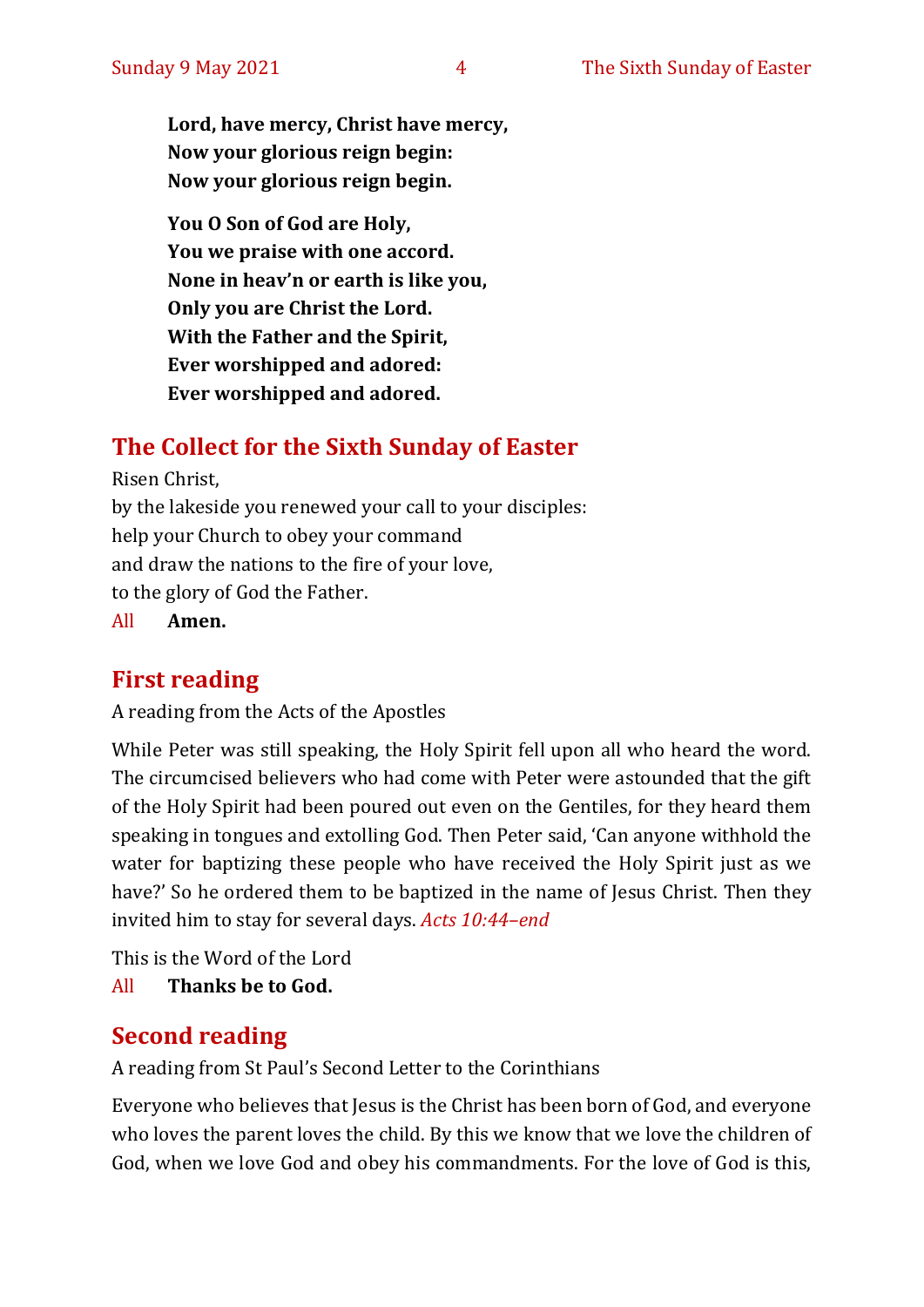that we obey his commandments. And his commandments are not burdensome, for whatever is born of God conquers the world. And this is the victory that conquers the world, our faith. Who is it that conquers the world but the one who believes that Jesus is the Son of God?

This is the one who came by water and blood, Jesus Christ, not with the water only but with the water and the blood. And the Spirit is the one that testifies, for the Spirit is the truth. *1 John 5:1–6*

This is the Word of the Lord

All **Thanks be to God.**

HYMN 2 **[Brother, sister let me serve you](https://www.youtube.com/watch?v=hlNoxoOocZs)** (click on this link to hear the hymn)

# **Gospel reading**

Hear the Gospel of our Lord Jesus Christ according to John

#### All **Glory to you O Lord.**

Jesus said, 'As the Father has loved me, so I have loved you; abide in my love. If you keep my commandments, you will abide in my love, just as I have kept my Father's commandments and abide in his love.I have said these things to you so that my joy may be in you, and that your joy may be complete.

'This is my commandment, that you love one another as I have loved you. No one has greater love than this, to lay down one's life for one's friends. You are my friends if you do what I command you. I do not call you servants any longer, because the servant does not know what the master is doing; but I have called you friends, because I have made known to you everything that I have heard from my Father. You did not choose me but I chose you. And I appointed you to go and bear fruit, fruit that will last, so that the Father will give you whatever you ask him in my name. I am giving you these commands so that you may love one another. *John 15:9–17*

This is the Gospel of the Lord

All **Praise to you O Christ.** 

#### **Sermon**

The readings this week, like those from last week, are showing us the nature and extent of God's love for His people. And really, we need the lesson as much as Jesus's disciples did, as God's love is so very different from human love. In English, we only have one word for love of any kind, and because there is only one word, the meaning can slip a bit. We can love chocolate, or sprouts (well, maybe not …).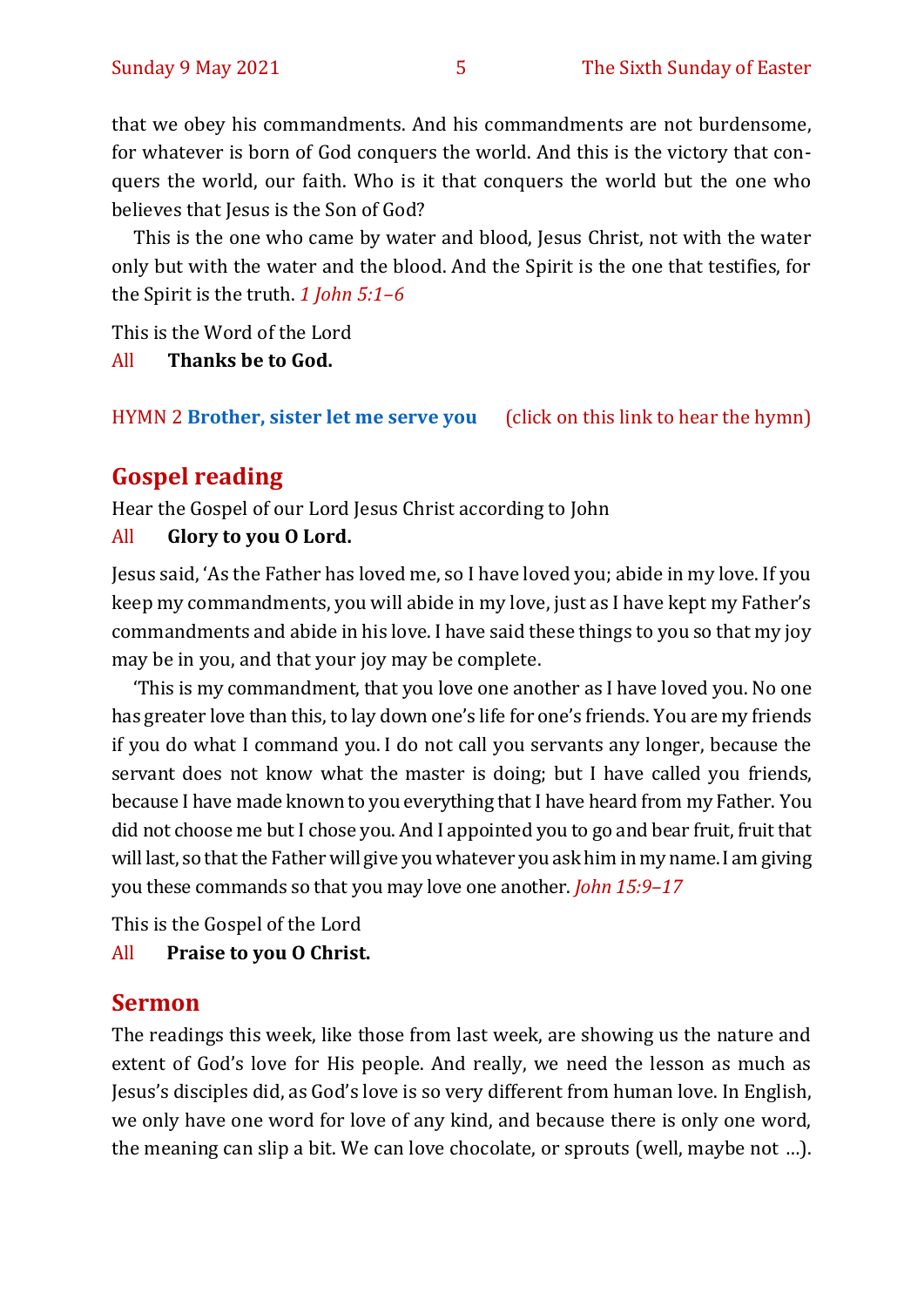We can love a colour, or a TV programme, a job or a possession, as well as a partner, child or pet. And so on. All these earthly types of love all have more or less of 'self' in them.

The Jews at the time of Jesus knew about the love of God – but only as it applied to them.. They were the chosen people, and no-one else. They considered that only they knew God and worshipped Him correctly, and considered Gentiles to be unclean. The love of God came down to them, and stopped. It didn't go anywhere; they had the laws to tell them how to behave towards others, but no examples of God's love to move their hearts. Knowledge of the love of God, Creator of everything, had been restricted.

And of course, the disciples were Jews and had been brought up in this belief set, so Jesus had to help them to understand what now seems familiar to us, the idea of love bearing fruit. Love is now received and given away. This new commandment of loving each other encompasses and expands all previous commandments. And we can see from the reading from Acts and from St John's epistle that the disciples understood the lesson – the epistle states that we know that we love the children of God, when we love God and obey his commandments and in Acts, we can see Peter baptising Gentiles who have heard the word of God. So love is extended—moving, sharing, giving, spreading. Jesus taught the disciples, and us, that all people are loved by God, and all are welcome to come to Him.

Jesus also teaches us about the nature of that love. It is total, unconditional, holding nothing back, without any hint of self, and turns the world upside down. The disciples, and we ourselves, have to love as He did—'No one has greater love than this, to lay down one's life for one's friends". We need to unpick this a bit. I admit, I had never really examined this saying deeply. I can understand that 'friends' means everyone, not just people I like or approve of, but I just accepted that this was the wonderful but appalling sacrifice Jesus made. Because of course, in this country and in this generation, most of us are not called to lay down our life for our friends, or anyone else. Yet we are still commanded to love others as He did. So what is 'laying down our life' in this context?

Maybe if we think of 'life' as being 'everyday life' we can get an idea of what this means. If we follow Jesus, our whole existence has to reflect God's love. This is where we need to think about some of Jesus' other gardening analogies, the seed unable to bear fruit till it dies, and the branches unable to bear fruit unless they are part of the vine. We have to die to self and grow in Jesus, loving, and giving, serving and washing feet, helping and thinking of others. Being ready to listen to someone's problems even if all we want to do is watch TV with a glass of wine.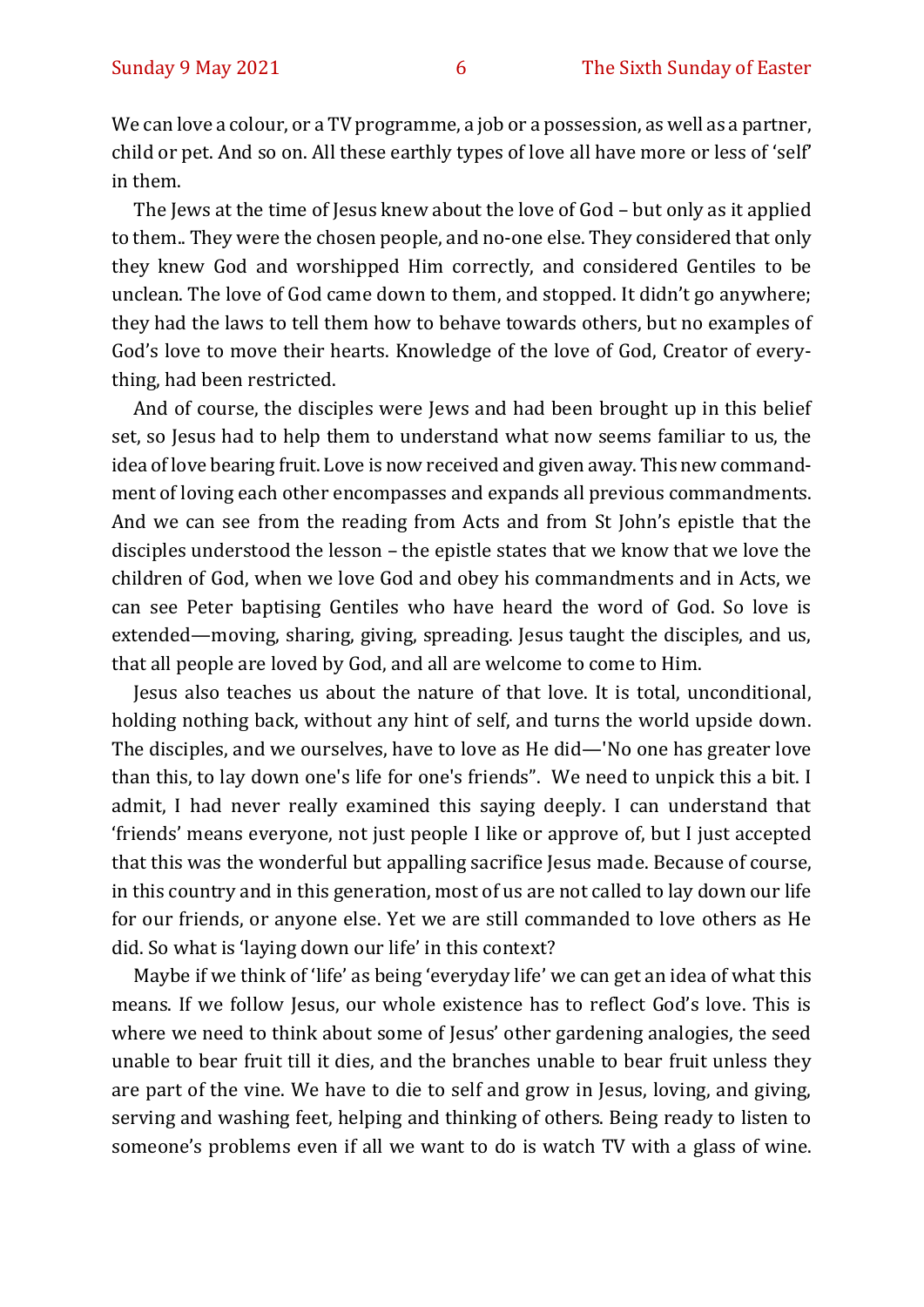Going out in the rain to help a neighbour bring their bins in. Volunteering to distribute food parcels to the isolated. Dying to save us all on the cross. No act of love is too small, just as no act of love was too big. We should ask ourselves, each and every day, whether or not our lives reflect the love of God, whether we love one another. Because if they do, we will die in Jesus and our joy will be complete. Amen.

# **The Creed**

Do you believe and trust in God the Father, the source of all being and life, the one for whom we exist?

#### All **We believe and trust in him.**

Do you believe and trust in God the Son, who took our human nature, died for us and rose again?

#### All **We believe and trust in him.**

Do you believe and trust in God the Holy Spirit, who gives life to the people of God and makes Christ known in the world?

#### All **We believe and trust in him.**

This is the faith of the Church.

All **This is our faith. We believe and trust in one God, Father, Son and Holy Spirit. Amen.**

# **Prayers of intercession**

Open our hearts to your power moving around us and between us and within us, until your glory is revealed in our love of both friend and enemy, in communities transformed by justice and compassion, and in the healing of all that is broken. Lord, hear us.

All **Lord, graciously hear us.**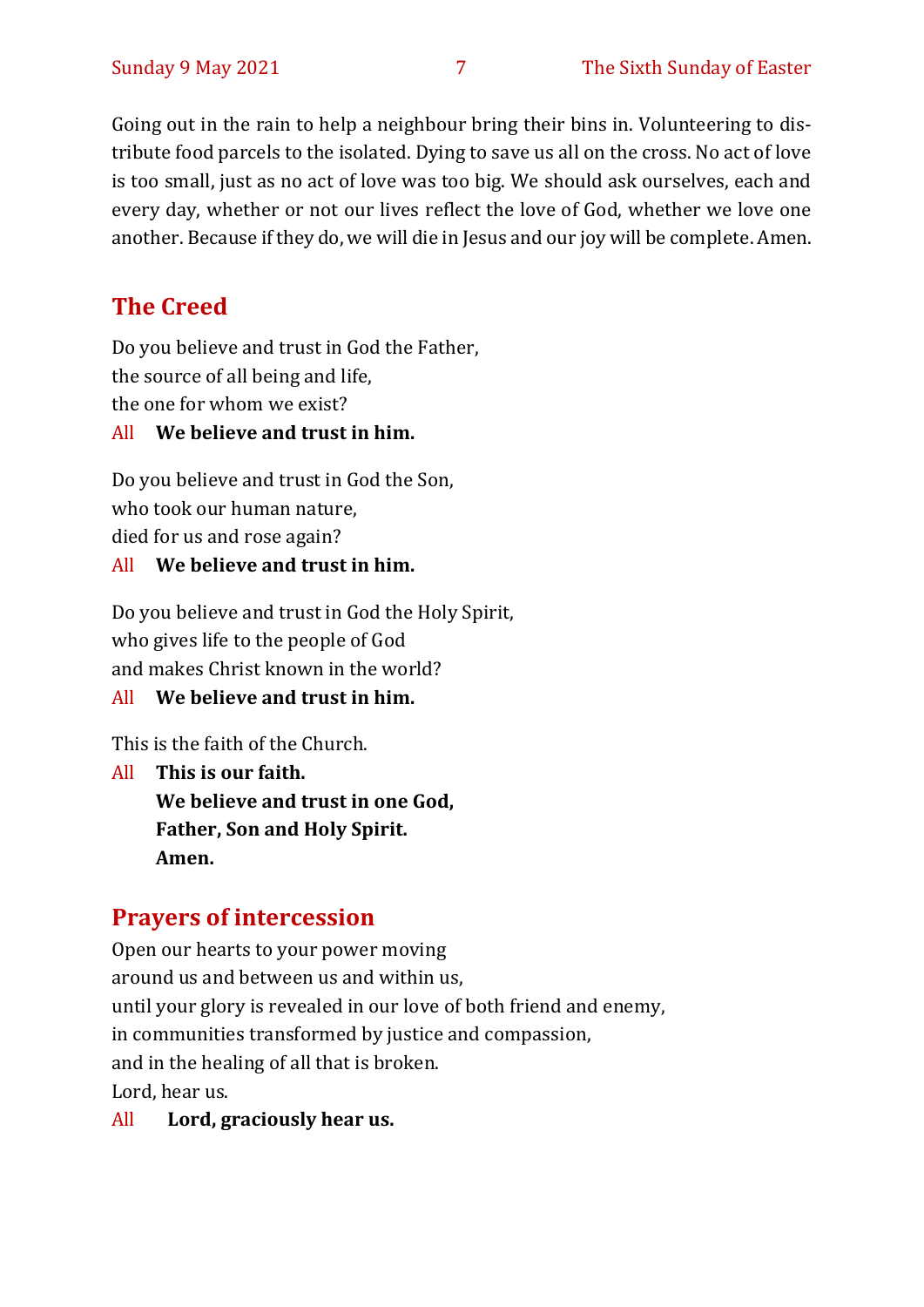Guide us in the path of discipleship, so that, as you have blessed us, we may be a blessing for others, bringing the promise of the kingdom near by our words and deeds. Lord, hear us.

#### All **Lord, graciously hear us.**

Receive these prayers, O God, and transform us through them, that we may have eyes to see and hearts to understand not only what you do on our behalf, but what you call us to do so that your realm will come to fruition in glory. Lord, hear us.

#### All **Lord, graciously hear us.**

Merciful Father,

All **accept these prayers for the sake of your Son, our Saviour Jesus Christ. Amen.**

# **The peace**

Peace to you from God our heavenly Father. Peace from his Son Jesus Christ who is our peace. Peace from the Holy Spirit, the Life-giver

The peace of the Lord be always with you,

All **And also with you.**

HYMN 3 **[I the Lord of sea and sky](https://www.youtube.com/watch?v=cGNYDcqdl8g)** (please click on this link to hear the hymn)

The liturgy of the Communion Service appears below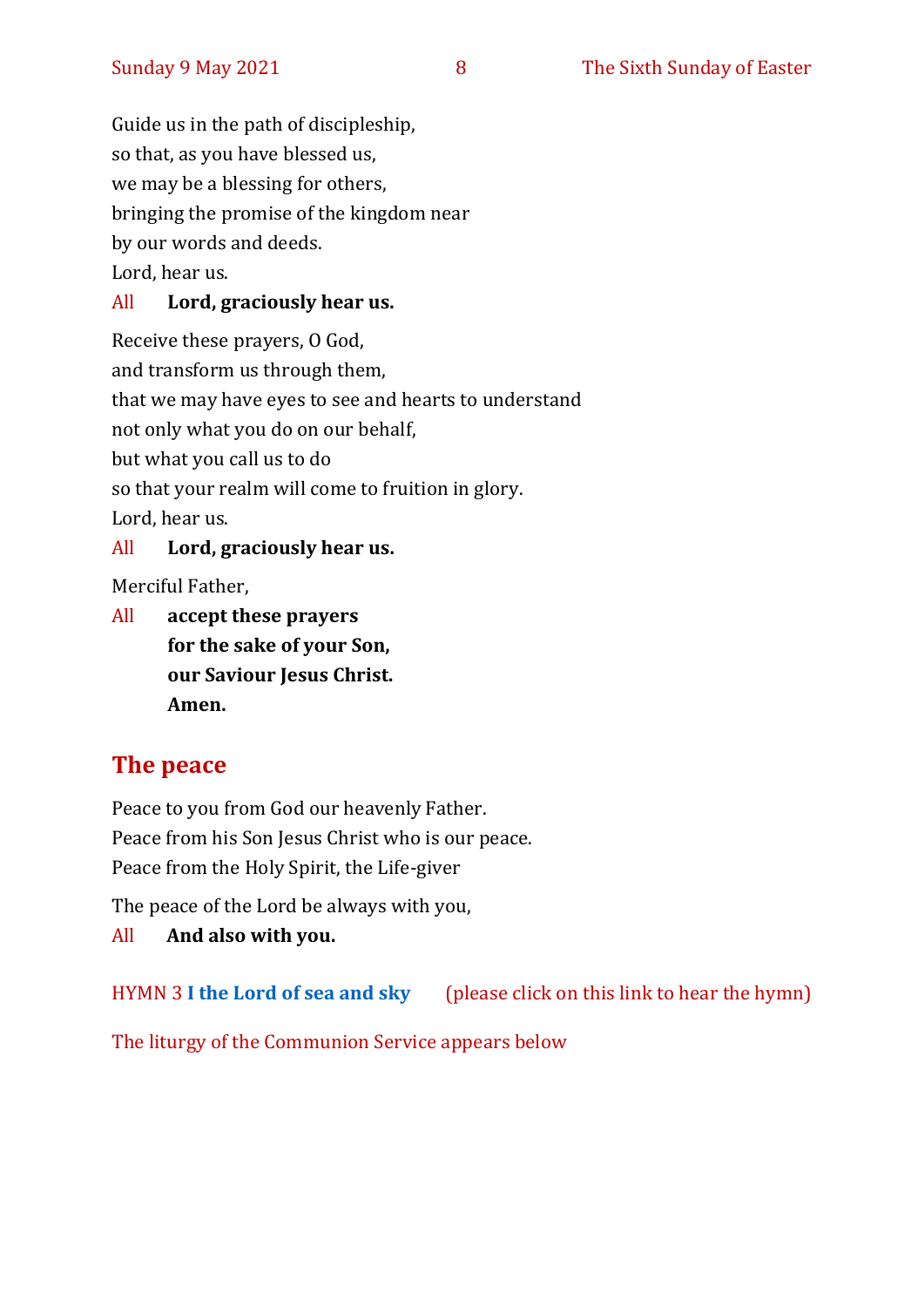# The Dismissal

The peace of God which passes all understanding, keep your hearts and minds in the knowledge and love of God, and of his Son Jesus Christ our Lord; and the blessing and the blessing of God almighty, the Father, the Son, and the Holy Spirit, be among you and remain with you always. and the blessing of God the Almighty: Father, Son, and Holy Spirit, be with you now and remain with you always.

All **Amen.**

#### HYMN 4 **[God so loved the world](https://www.youtube.com/watch?v=X5Akz6J8Rw0)** (please click on this link to hear the hymn)

Go in peace to love and serve the Lord.

All **In the name of Christ. Amen.**

Alleluia! Christ is risen!

All **He is risen indeed! Alleluia!**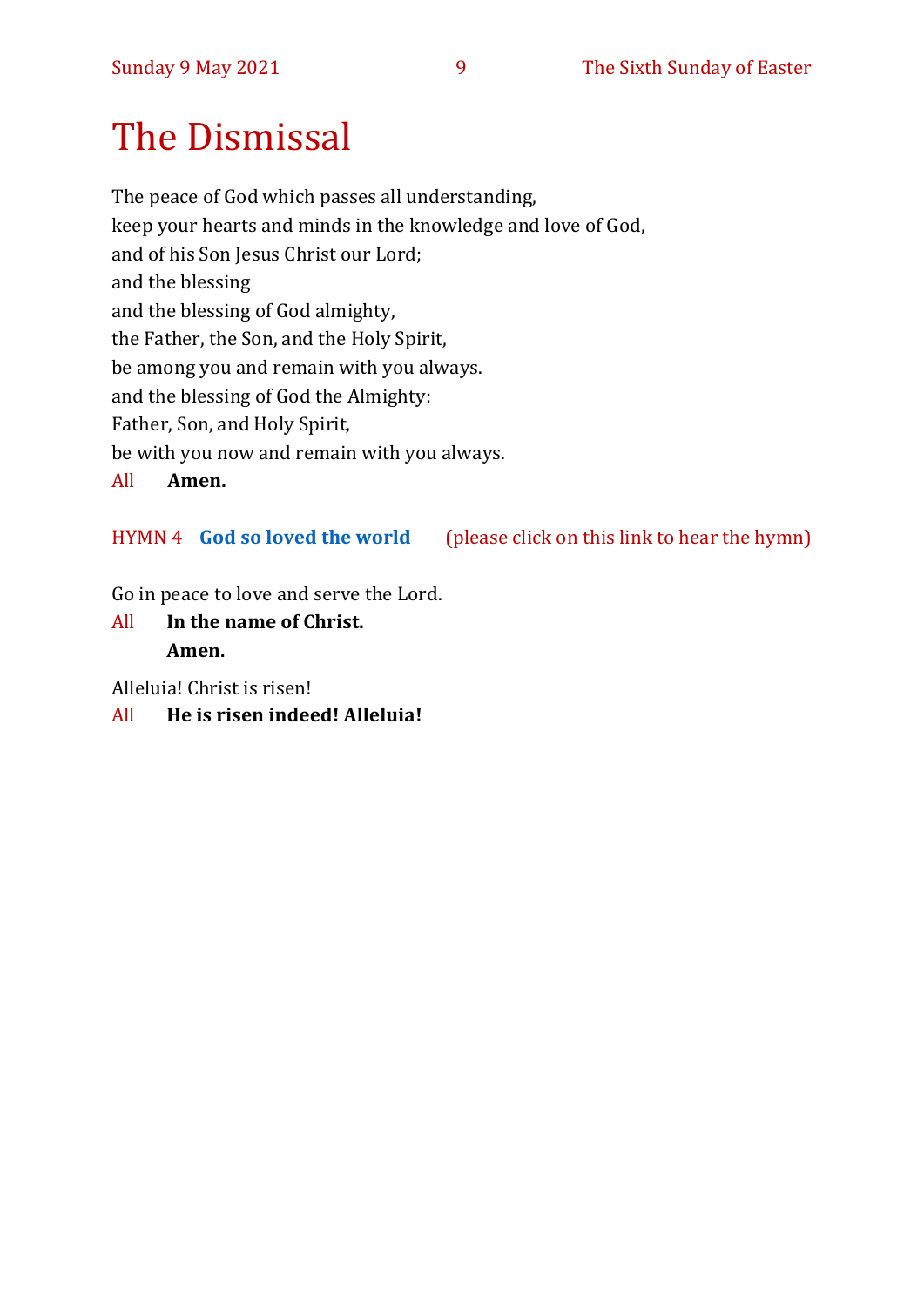# The Liturgy of the Sacrament

# Eucharistic Prayer (prayer E)

The Lord be with you

#### All **and also with you.**

Lift up your hearts.

#### All **We lift them to the Lord.**

Let us give thanks to the Lord our God.

#### All **It is right to give thanks and praise.**

Father, you made the world and love your creation. You gave your Son Jesus Christ to be our Saviour. His dying and rising have set us free from sin and death. And so we gladly thank you, with saints and angels praising you, and saying,

All **Holy, holy, holy Lord, God of power and might, heaven and earth are full of your glory. Hosanna in the highest. Blessed is he who comes in the name of the Lord. Hosanna in the highest.**

We praise and bless you, loving Father, through Jesus Christ, our Lord; and as we obey his command, send your Holy Spirit, that broken bread and wine outpoured may be for us the body and blood of your dear Son.

On the night before he died he had supper with his friends and, taking bread, he praised you. He broke the bread, gave it to them and said: Take, eat; this is my body which is given for you; do this in remembrance of me.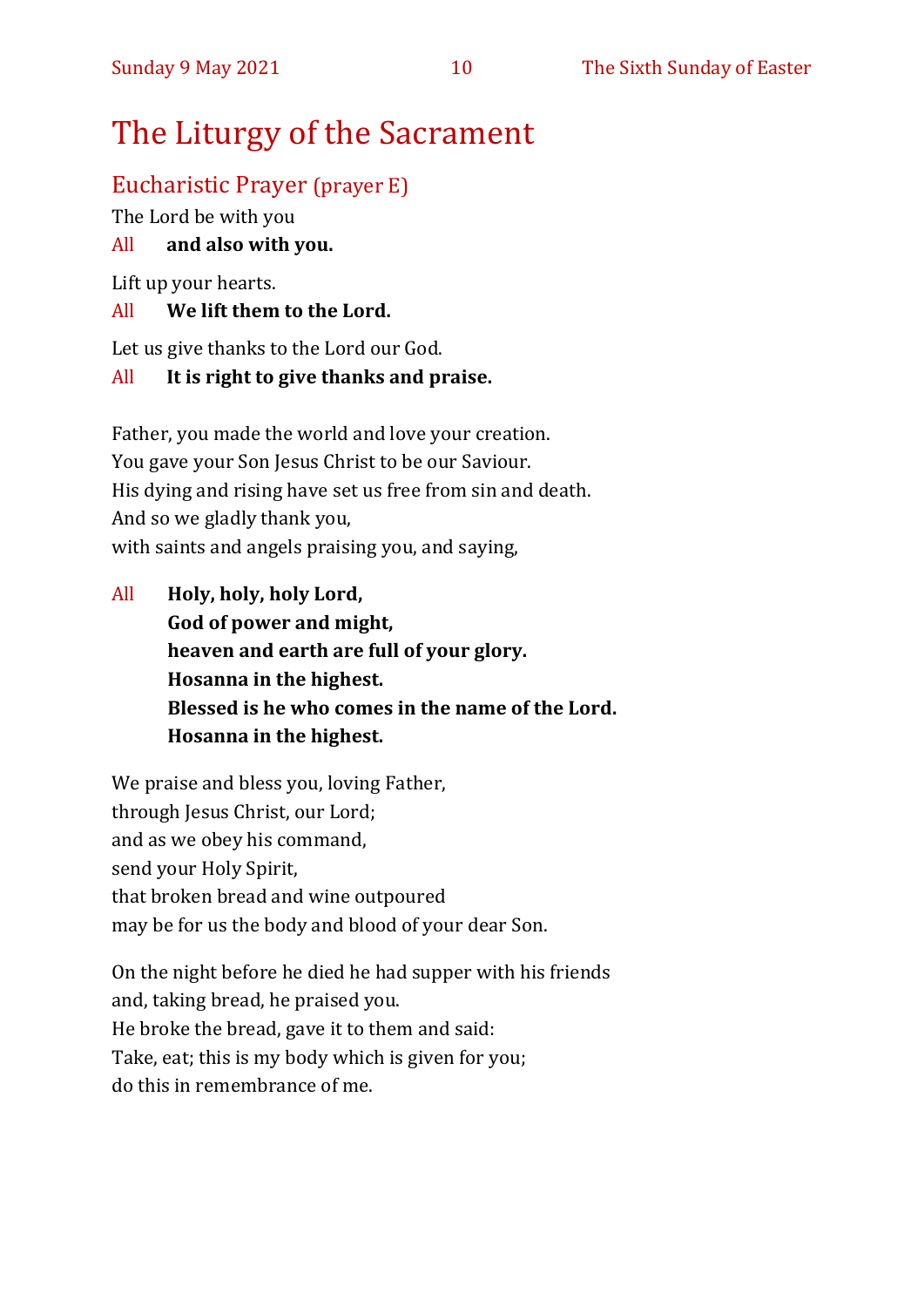When supper was ended he took the cup of wine. Again he praised you, gave it to them and said: Drink this, all of you; this is my blood of the new covenant, which is shed for you and for many for the forgiveness of sins. Do this, as often as you drink it, in remembrance of me.

So, Father, we remember all that Jesus did, in him we plead with confidence his sacrifice made once for all upon the cross.

Bringing before you the bread of life and cup of salvation, we proclaim his death and resurrection until he comes in glory.

Great is the mystery of faith:

# All **Christ has died. Christ is risen. Christ will come again.**

Lord of all life, help us to work together for that day when your kingdom comes and justice and mercy will be seen in all the earth.

Look with favour on your people, gather us in your loving arms and bring us with all the saints to feast at your table in heaven.

Through Christ, and with Christ, and in Christ, in the unity of the Holy Spirit, all honour and glory are yours, O loving Father, for ever and ever.

All **Amen.**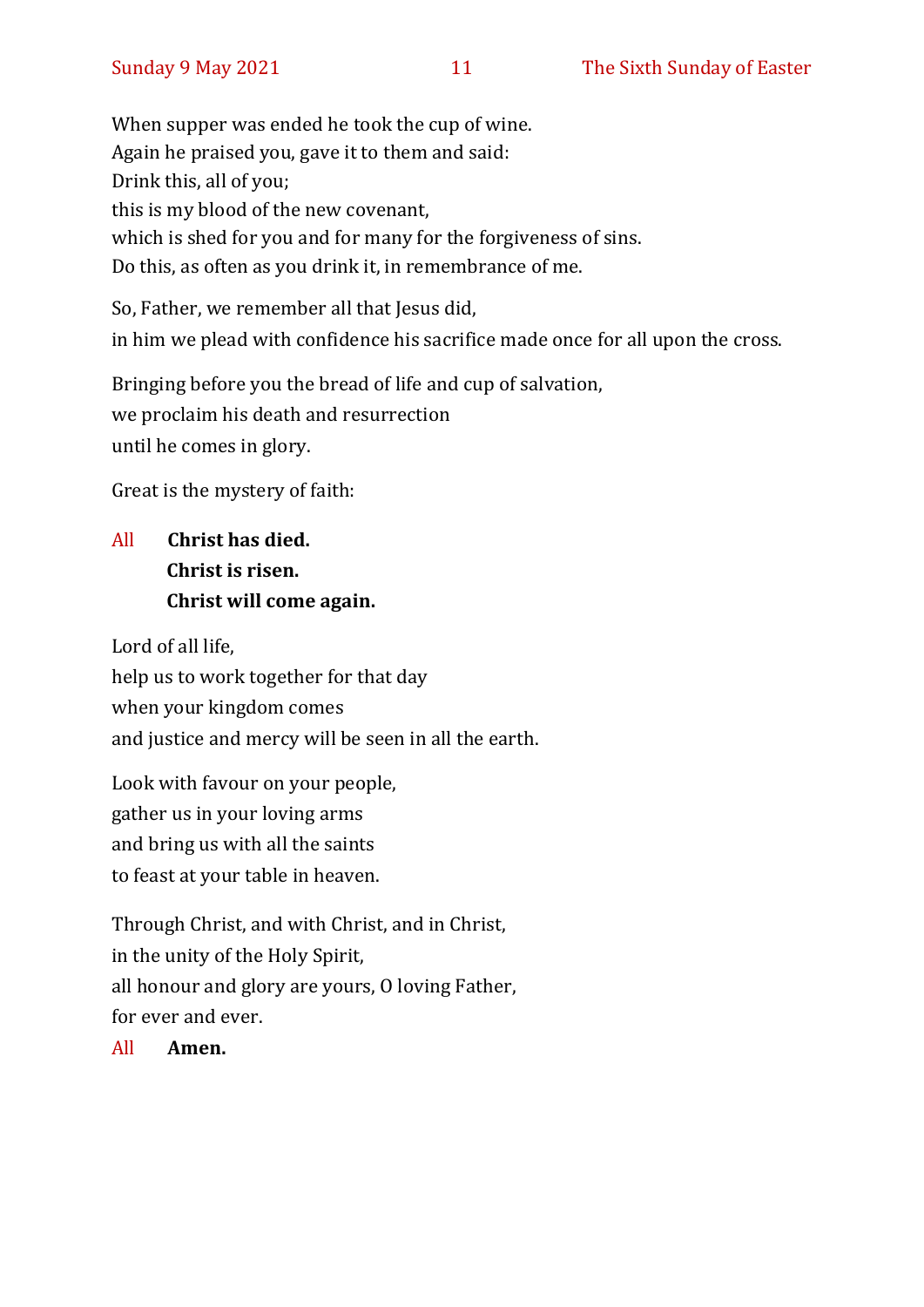### The Lord's Prayer

As our Saviour taught us, so we pray

All **Our Father in heaven, hallowed be your name, your kingdom come, your will be done, on earth as in heaven. Give us today our daily bread. Forgive us our sins as we forgive those who sin against us. Lead us not into temptation but deliver us from evil. For the kingdom, the power,** 

**and the glory are yours now and for ever. Amen.**

# Breaking of the Bread

We break this bread to share in the body of Christ.

- All **Though we are many, we are one body, because we all share in one bread.**
- All **Lamb of God,**

**you take away the sin of the world, have mercy on us.**

**Lamb of God, you take away the sin of the world, have mercy on us.**

**Lamb of God, you take away the sin of the world, grant us peace.**

Draw near with faith. Receive the body of our Lord Jesus Christ which he gave for you, and his blood which he shed for you. Eat and drink in remembrance that he died for you, and feed on him in your hearts by faith with thanksgiving.